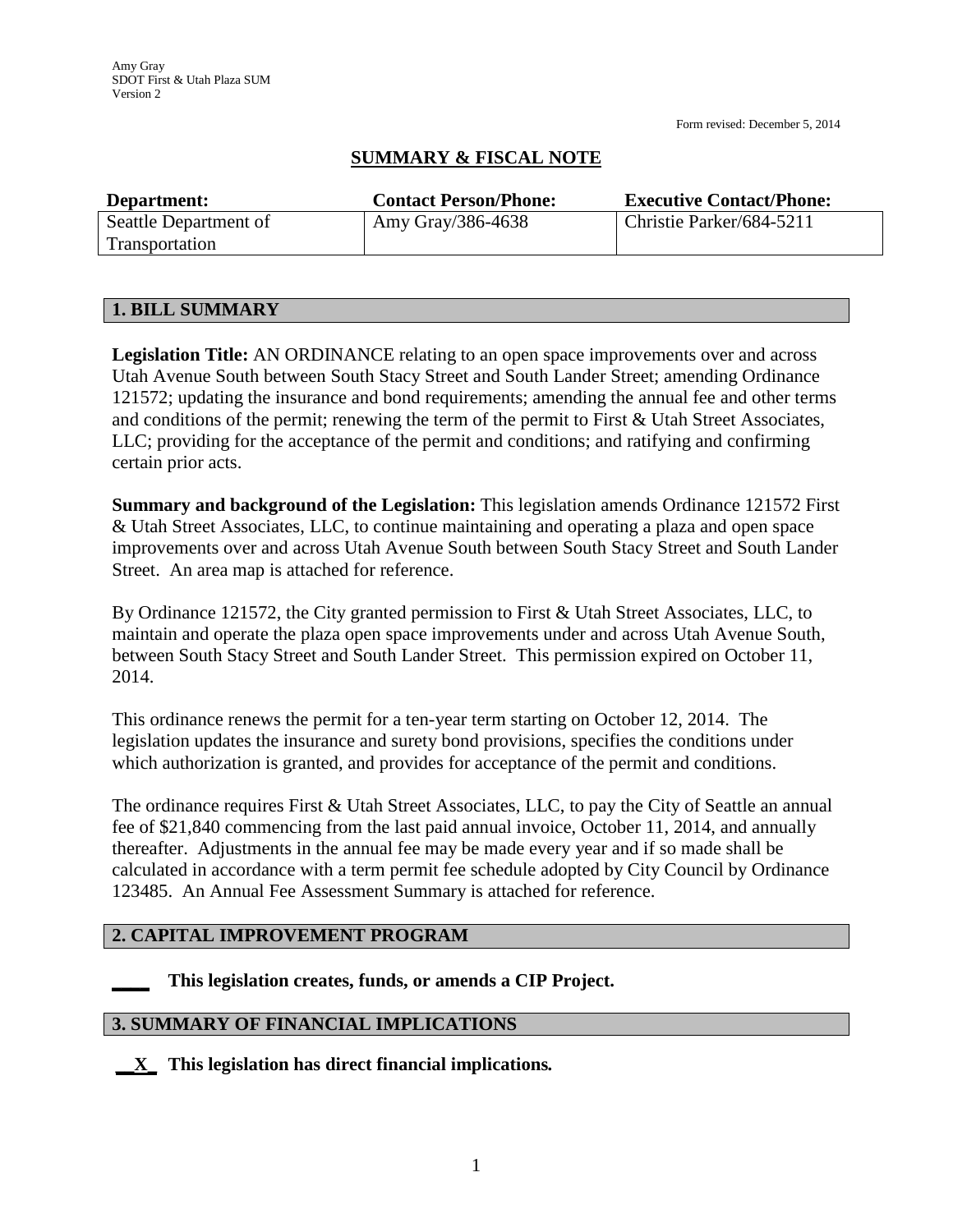|                               | Other \$     |  |
|-------------------------------|--------------|--|
| 2015                          | 2016         |  |
| <b>Revenue to Other Funds</b> |              |  |
| 2015                          | 2016         |  |
|                               | <b>TBD</b>   |  |
| <b>Total FTE Change</b>       |              |  |
| 2015                          | 2016         |  |
|                               |              |  |
|                               | \$44,183.93* |  |

#### **Other departments affected:**

\* This includes the 2014 annual fee of \$21,840 and the 2015 annual fee of \$22,343.93.

#### **3.b. Revenues/Reimbursements**

**\_\_X\_\_ This legislation adds, changes, or deletes revenues or reimbursements.**

### **Anticipated Revenue/Reimbursement Resulting from this Legislation:**

| <b>Fund Name and</b>  | Dept        | <b>Revenue Source</b> | 2015         | 2016 Estimated |
|-----------------------|-------------|-----------------------|--------------|----------------|
| <b>Number</b>         |             |                       | Revenue      | Revenue        |
| Transportation        | Seattle     | Annual Fee            | $2014$ Fee - | <b>TBD</b>     |
| <b>Operating Fund</b> | Department  |                       | \$21,840     |                |
|                       | of          |                       | 2015 Fee -   |                |
|                       | Transportat |                       | \$22,343.93  |                |
|                       | 10n         |                       |              |                |
| <b>TOTAL</b>          |             |                       | \$44,183.93  | TBD            |

Revenue/Reimbursement Notes: This includes the 2014 annual fee of \$21,840. The 2015 annual fee is \$22,343.93. The 2016 annual fee will be based on 2016 King County assessed land values.

#### **4. OTHER IMPLICATIONS**

- **a) Does the legislation have indirect or long-term financial impacts to the City of Seattle that are not reflected in the above?** No.
- **b) Is there financial cost or other impacts of not implementing the legislation?** If the legislation is not enacted by City Council, the City of Seattle will not receive the 2014 annual fee of \$21,840 and the 2015 annual fee of \$22,343.93. As previously stated, the City of Seattle has the option to adjust the fee amount on an annual basis.
- **c) Does this legislation affect any departments besides the originating department?**  No.